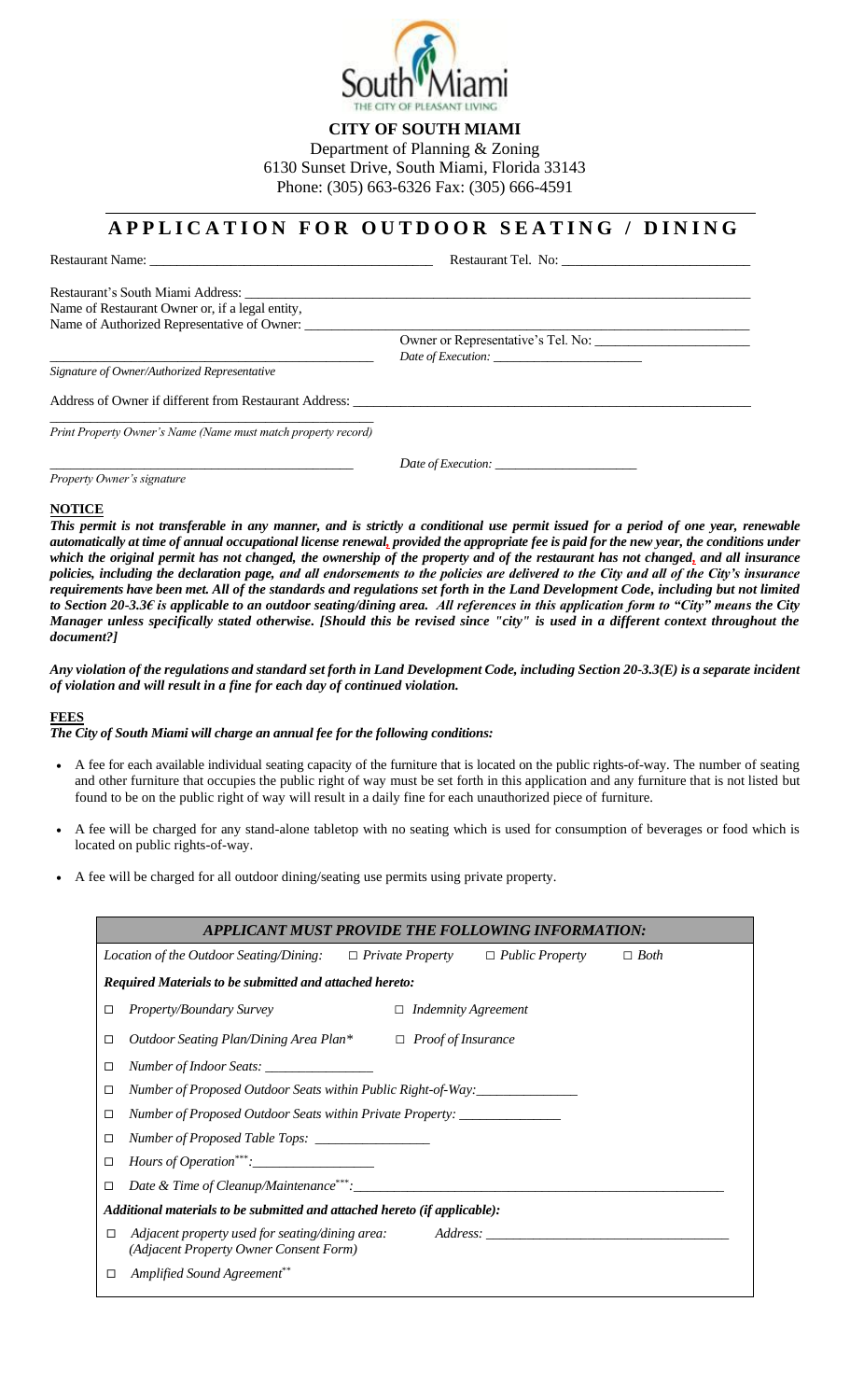|                                                            | <u>RECOMMENDATION OF DEPARTMENT HEAD</u>   |                                                                                                                      |                    |  |
|------------------------------------------------------------|--------------------------------------------|----------------------------------------------------------------------------------------------------------------------|--------------------|--|
| $\Box$ APPROVED $\Box$ APPROVED AS REVISED/WITH CONDITIONS |                                            |                                                                                                                      | $\Box$ DISAPPROVED |  |
| <b>Planning and Zoning Director's Signature</b>            |                                            | <i>Date</i>                                                                                                          |                    |  |
|                                                            |                                            | $\Box$ APPROVED $\Box$ APPROVED AS REVISED/WITH CONDITIONS                                                           | $\Box$ DISAPPROVED |  |
|                                                            | Code Enforcement Director's Signature Date |                                                                                                                      |                    |  |
|                                                            |                                            | □ APPROVED △ □ APPROVED AS REVISED/WITH CONDITIONS △ □ DISAPPROVED                                                   |                    |  |
| <b>City Manager's Signature</b>                            |                                            | <b>Date</b>                                                                                                          |                    |  |
|                                                            |                                            | <b>OFFICE USE ONLY</b>                                                                                               |                    |  |
|                                                            |                                            |                                                                                                                      |                    |  |
|                                                            |                                            |                                                                                                                      |                    |  |
|                                                            |                                            |                                                                                                                      |                    |  |
|                                                            |                                            | <u> 1989 - Andrea Santa Andrea Andrea Andrea Andrea Andrea Andrea Andrea Andrea Andrea Andrea Andrea Andrea Andr</u> |                    |  |
|                                                            |                                            |                                                                                                                      |                    |  |
|                                                            |                                            |                                                                                                                      |                    |  |
|                                                            |                                            |                                                                                                                      |                    |  |
| Reviewing Staff (Print Name)                               |                                            | Reviewing Staff Signature                                                                                            |                    |  |

- \* "Outdoor Seating/Dining Area Plan" means the layout (Site Plan) of the location of all tables, chairs, benches and other furniture (including number and type of furniture); pedestrian ingress and egress; location of refuse containers, outdoor speakers, umbrellas, heaters, city poles, fire hydrants and any other elements, all of which is necessary to illustrate the proposed outdoor seating/dining use and area. All drawings must be titled, indicate orientation, and be at a scale of 1" = 20' submitted on 11"x17" copy). The site plan must clearly indicate which seats and tables are on private property and which are on the public right-of way.
- \*\* Outdoor seating/dining uses and area must apply for and receive specific approval pursuant to the outdoor seating ordinance to provide amplified sound of any kind in the outdoor seating area.

## **SPECIAL NOTICE**

Outdoor seating/dining use may be temporarily suspended by the City Manager for public use/purpose, utility, sidewalk or road repairs, maintenance or emergency situations. See the attached ordinance.

Nothing contained in this application package may be construed as amending the City's Code of Ordinances and nothing contained herein creates any right, privilege or immunity not specifically granted by the Code of Ordinances. In the event of any conflict between the terms and provisions of this application package and the Code of Ordinances, the Code of Ordinances will take precedence.

### **Attachments: Exhibit 1 –Outdoor Seating Agreement; Exhibit 2 – Insurance Requirements; Exhibit 3 - Amplified Sound Agreement**; **Exhibit 4 – Description of Property & Site Plan.**

**Copy to be filed with Finance and Code Enforcement**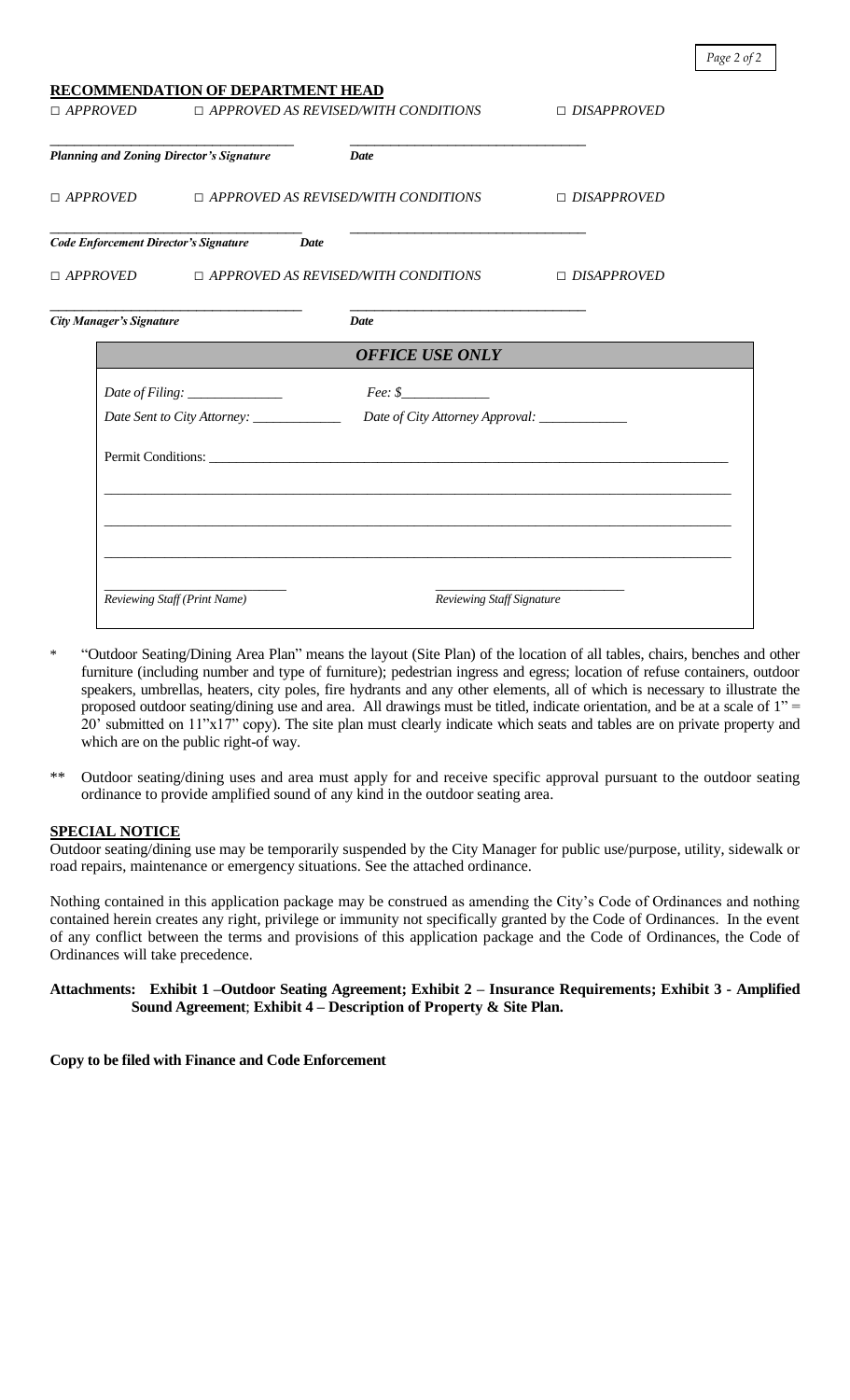## **EXHIBIT 1**

### **CITY OF SOUTH MIAMI OUTDOOR SEATING AGREEMENT**

| This Agreement made this day of       | by and between the City of South Miami |
|---------------------------------------|----------------------------------------|
| through its City Manager ("City") and | ("APPLICANT") whose                    |
| address is                            |                                        |

#### **WITNESSETH**

**1.** City hereby permits APPLICANT to use the City sidewalk and/or engage in outdoor seating and dining located on and/or in front of the property that is described on the attached **Exhibit 4** and hereinafter referred to as the "Premises", commencing on  $\frac{1}{\sqrt{2}}$  20 for the following day(s) of the week beginning at  $\qquad \qquad$  a.m./p.m. and ending at a.m./p.m. each day in consideration for the promises made in the outdoor seating application, to which this Agreement is attached, and the payment as set forth in said application.

**2.** Use: APPLICANT may only use the premised for the purpose of:

\_\_\_\_\_\_\_\_\_\_\_\_\_\_\_\_\_\_\_\_\_\_\_\_\_\_\_\_\_\_\_\_\_\_\_\_\_\_\_\_\_\_\_\_\_\_\_\_\_\_\_\_\_\_\_\_\_\_\_\_\_\_\_\_\_\_\_\_.

**3.** Indemnification Clause:

A. The APPLICANT accepts and voluntarily incurs all risks of any injuries, damages, or harm which might arise during the work or event that is occurring on the subject property due to the negligence or other fault of the APPLICANT or anyone acting through or on behalf of the APPLICANT.

B. The APPLICANT agrees to indemnify, defend, save and hold CITY, its officers, affiliates, employees, successors and assigns, harmless from any and all damages, claims, liability, losses, claims, demands, suits, fines, judgments or cost and expenses, including reasonable attorney's fees incidental there to, which may be suffered by, or accrued against, charged to or recoverable from the City of South Miami, its officers, affiliates, employees, successors and assigns, by reason of any causes of actions or claim of any kind or nature, including claims for injury to, or death of any person or persons and for the loss or damage to any property arising out of a negligent error, omission, misconduct, or any gross negligence, intentional act or harmful conduct of the APPLICANT, its contractor/subcontractor or any of their officers, directors, agents, representatives, employees, or assigns, or anyone acting through or on behalf of any of them, which arises out of or is concerning the use of the subject property or the service, operation or performance of any work that is being performed on the subject property.

C. The APPLICANT must pay all losses and expenses of any kind or nature whatsoever, in connection therewith, including the expense or loss of the CITY and/or its affected officers, affiliates, employees, successors and assigns, including their attorney's fees, in the defense of any action in law or equity brought against them.

D. The APPLICANT agrees and recognizes that neither the CITY nor its officers, affiliates, employees, successors and assigns may be held liable or responsible for any claims, including the costs and expenses of defending such claims which may result from or arise out of actions or omissions of the APPLICANT, its contractor/subcontractor or any of their agents, representatives, employees, or assigns, or anyone acting through or on behalf of the them, and arising out of or concerning the work or event that is occurring on the CITY's property. In reviewing, approving or rejecting any submissions or acts of the APPLICANT, CITY in no way assumes or shares responsibility or liability for the acts or omissions of the APPLICANT, its contractor/subcontractor or any of their agents, representatives, employees, or assigns, or anyone acting through or on behalf of them.

E. The APPLICANT has the duty to provide a defense with an attorney or law firm approved by the City, which approval will not be unreasonably withheld.

**4.** Ordinances and Regulations: APPLICANT must comply with all applicable laws, statutes, ordinances, regulations and requirements, as may be amended by the city from time to time. APPLICANT is prohibited from admitting to the premises a larger number of persons than the total number designated by the appropriate City Department.

**5.** Responsibility for Damage: If the right of way, or any portion of the right of way, or any structure, equipment, fixture, or other item on, in, under or attached to the right of way is destroyed, damaged, marred, altered, or physically changed in any manner whatsoever, then APPLICANT is responsible for restoring the property to its original condition, ordinary wear and tear excepted.

**6.** Insurance: As a condition precedent to being permitted to use the subject property for outdoor seating and dining, APPLICANT must, at its own expenses, comply with all of the City's insurance requirements as set forth in the attached **Exhibit 2.** Alternative coverage is subject to prior approval of the City Attorney. Additional insurance coverage, as determined the City Attorney, may be required for this Agreement or for any activities permitted on the subject property.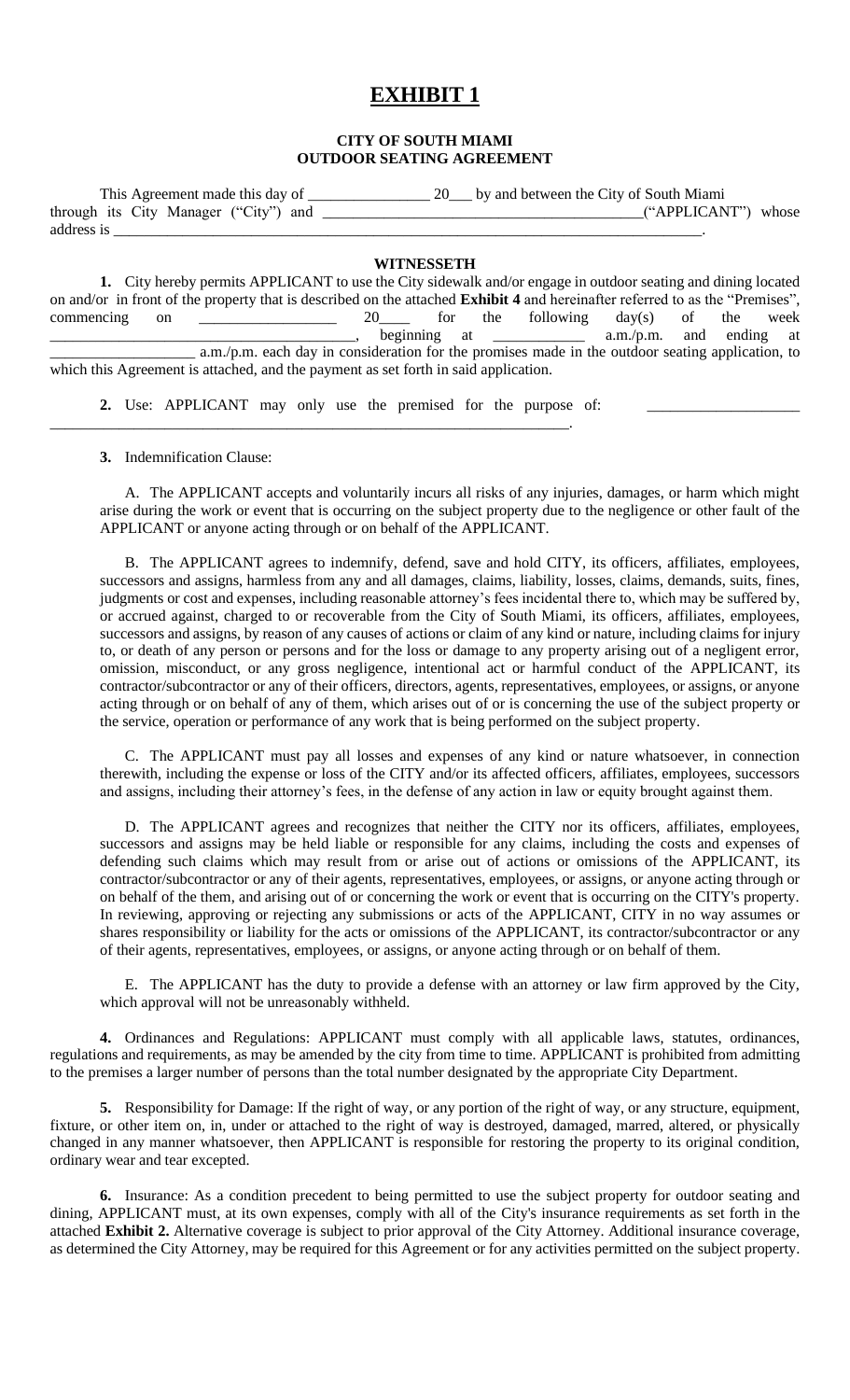**7.** Other Terms and Conditions: The APPLICANT must provide, at APPLICANT's sole cost and expense, offduty City of South Miami police officers, as required by the City Manager if circumstances warrant it, including when needed due to traffic issues and/or crowd control caused by the applicant's activities.

**IN WITNESS WHEREOF**, the APPLICANT has executed this Agreement this \_\_\_\_\_\_\_ day

of\_\_\_\_\_\_\_\_\_\_\_\_\_\_\_\_\_\_\_\_, 20\_\_\_\_\_\_.

Restaurant Owner's Name: \_\_\_\_\_\_\_\_\_\_\_\_\_\_\_\_\_\_\_\_\_\_\_\_\_\_\_\_\_\_\_

By: \_\_\_\_\_\_\_\_\_\_\_\_\_\_\_\_\_\_\_\_\_\_\_\_\_\_\_\_\_\_\_\_\_\_\_\_\_\_\_\_\_\_\_\_

(Signature Individual Owner or Authorized Representative of Entity Owner)

Name and title of person signing:  $\Box$ 

Please check one of the following:

Corporate Acknowledgment

- □ Partnership Acknowledgment
- □ Company Acknowledgment

Individual/Sole Proprietor Acknowledgment

)

SEAL (Affix here)

STATE OF FLORIDA (

COUNTY OF MIAMI-DADE )

| On this the<br>day of                                          | before me, the undersigned Notary Public of the              |
|----------------------------------------------------------------|--------------------------------------------------------------|
| State of Florida, the foregoing instrument was acknowledged by | (print name)                                                 |
| and, if signing in a representative capacity, who is the       | (title of representative) of                                 |
|                                                                | (print name of legal entity and state or place where formed) |

Witness my hand and official seal.

\_\_\_\_\_\_\_\_\_\_\_\_\_\_\_\_\_\_\_\_\_\_\_\_\_\_\_ Notary Public, State of Florida Print Name:

Please check one of the following:

Personally known to me

□ Produced identification

(Type of identification produced)

\_\_\_\_\_\_\_\_\_\_\_\_\_\_\_\_\_\_\_\_\_\_\_\_\_\_\_\_\_\_\_\_\_\_\_\_\_\_\_\_\_\_\_\_\_\_\_\_\_\_\_\_\_\_\_\_\_\_\_\_\_\_\_\_\_\_\_\_\_\_\_\_

ATTEST: CITY OF SOUTH MIAMI

\_\_\_\_\_\_\_\_\_\_\_\_\_\_\_\_\_\_\_\_\_\_\_\_\_ \_\_\_\_\_\_\_\_\_\_\_\_\_\_\_\_\_\_\_\_\_\_\_\_\_\_\_\_\_\_

CITY CLERK CITY MANAGER

READ AND APPROVED AS TO FORM, LEGALITY AND EXECUTION THEREOF:

\_\_\_\_\_\_\_\_\_\_\_\_\_\_\_\_\_\_\_\_\_\_\_\_\_\_\_\_\_\_\_\_\_\_

CITY ATTORNEY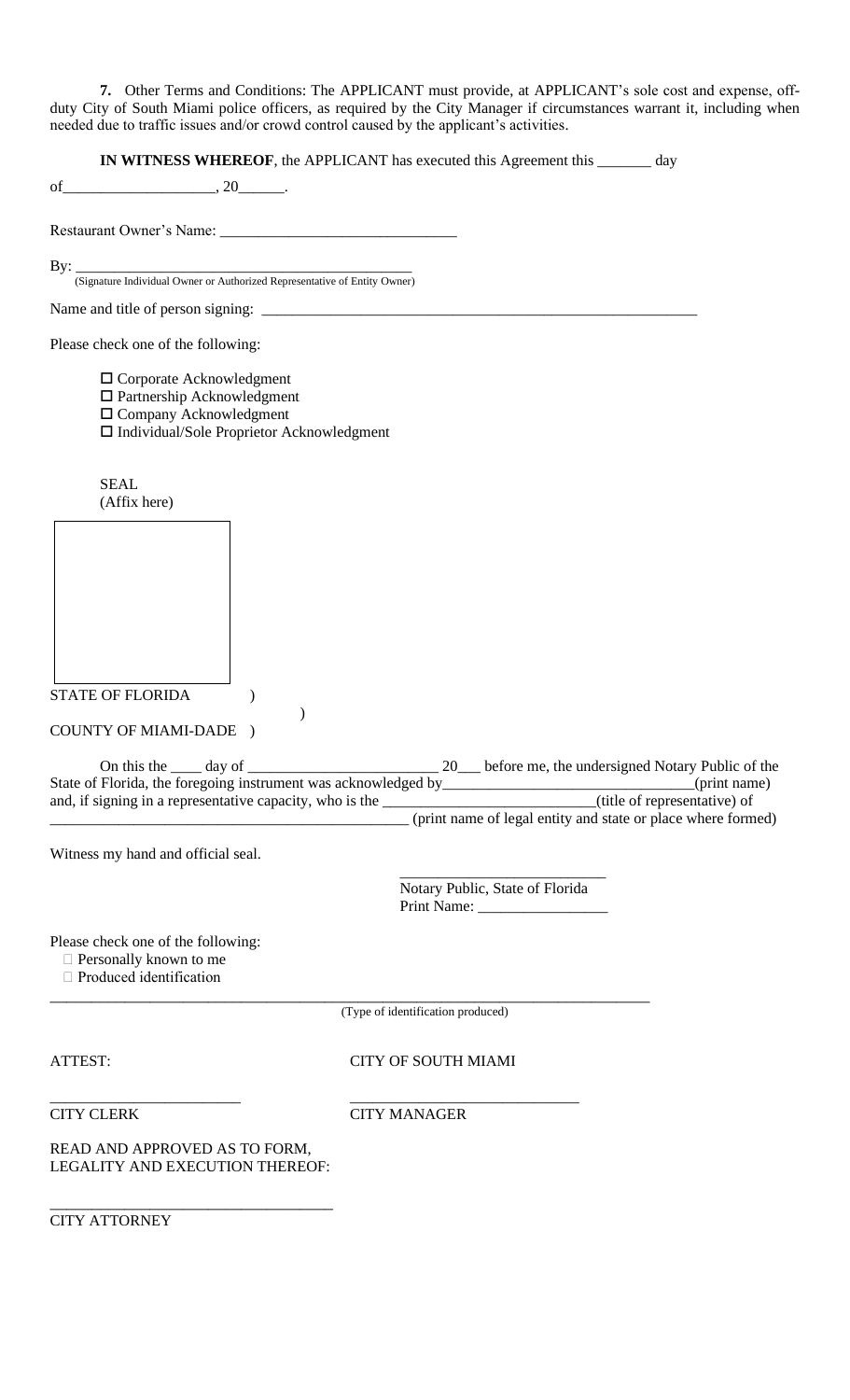## **EXHIBIT 2 Insurance and Indemnification for Outdoor Seating and Dining**

## **Insurance Requirements**

Without limiting its liability, the restaurant (hereinafter referred to as "FIRM" with regard to Insurance and Indemnification requirements) is required to procure and maintain at its own expense during the life of the permit for outdoor seating and dining, insurance of the types and in the minimum amounts stated below as will protect the FIRM and the City, from claims which may arise out of or result from the FIRM's operations, whether such claim is against the City, the FIRM or any sub-contractor, or directly or indirectly against anyone employed by any of them or by anyone for whose acts any of them may be liable.

The FIRM must purchase insurance from and must maintain the insurance with a company or companies lawfully authorized to sell insurance in the State of Florida, as will protect the City and the FIRM, at a minimum, from all claims as set forth below which may arise out of or result from the FIRM's operations and for which the City and/or the FIRM may be legally liable, whether such operations be by the FIRM or by a Subcontractor or by anyone directly or indirectly employed by any of them, or by anyone for whose acts any of them may be liable: (a) claims under workers' compensation, disability benefit and other similar employee benefit acts which are applicable to the Work to be performed; (b) claims for damages because of bodily injury, occupational sickness or disease, or death of the FIRM's employees; (c) claims for damages because of bodily injury, sickness or disease, or death of any person other than the FIRM's employees; (d) claims for damages normally covered by personal injury liability insurance; (e) claims for damages because of injury to or destruction of tangible property, including loss of use resulting there from; (f) claims for damages because of bodily injury, death of a person or property damage arising out of ownership, maintenance or use of a motor vehicle; and (g) claims involving contractual liability insurance applicable to the FIRM's obligations under an agreement with the City.

**Firm's Insurance Generally.** The FIRM must provide and maintain in full force and effect until all the FIRM's operations have ended and the FIRM has vacated the premise (or for such duration as is otherwise specified hereinafter), the insurance coverage as set forth below:

**Workers' Compensation** insurance at the statutory amount as to all employees in compliance with the "Workers' Compensation Law" of the State of Florida including Chapter 440, Florida Statutes, as presently written or hereafter amended, and all applicable federal laws. In addition, the policy (ies) must include: Employers' Liability at the statutory coverage amount. The FIRM must further insure that all of its Subcontractors maintain appropriate levels of Worker's Compensation Insurance.

**Commercial Comprehensive General Liability** insurance with broad form endorsement, as well as contractual liability, severability of interest with cross liability provision, and personal injury and property damage liability with limits of \$1,000,000 combined single limit per occurrence and \$2,000,000 aggregate, including:

- Personal Injury: \$1,000,000;
- Medical Insurance: \$5,000 per person;
- Property Damage: \$500,000 each occurrence;

**Liquor Liability insurance** is required if liquor is being served and it must include coverage for contractual liability, severability of interest with cross liability provision, and personal injury and property damage liability with limits of \$1,000,000 combined single limit per occurrence and \$2,000,000 aggregate. The City must be named as an additional insured on this policy, and an endorsement must be issued as part of the policy reflecting compliance with this requirement to cover liability applicable to outdoor seating/dining and or sidewalk cafés as described in this ordinance.

**Subcontracts:** The FIRM agrees that if any part of its operations are sublet, the subcontract must contain the same insurance provision as required by the FIRM, and substituting the word Subcontractor for the word FIRM and substituting the word FIRM for CITY where applicable.

## **Miscellaneous:**

If any notice of cancellation of insurance or change in coverage is issued by the insurance company or should any insurance have an expiration date that will occur during the period of this contract, the FIRM is responsible for securing other acceptable insurance prior to such cancellation, change, or expiration so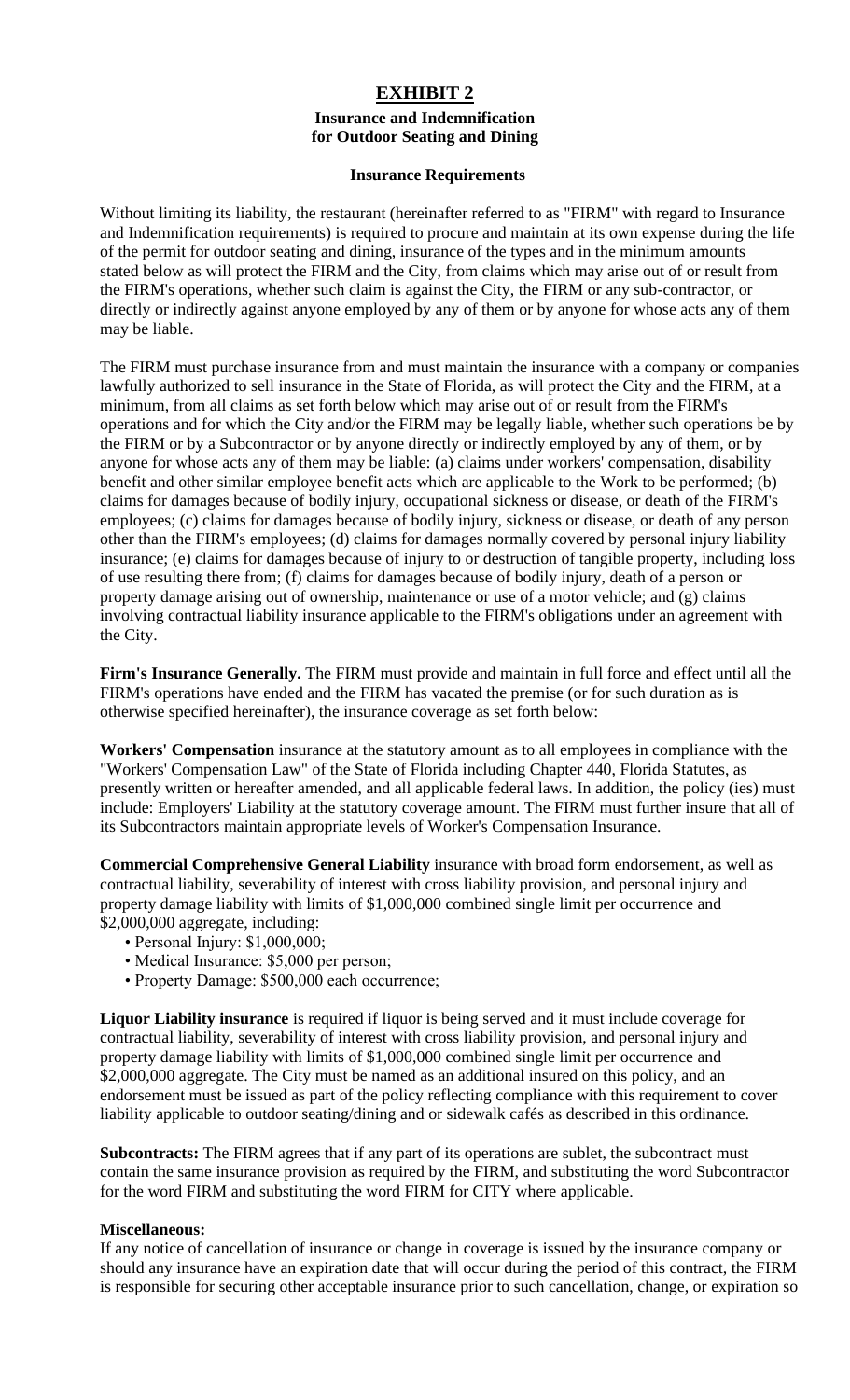as to provide continuous coverage as specified in this section and so as to maintain coverage during its operations.

All deductibles must be declared by the FIRM and must be approved by the CITY. At the option of the CITY, either the FIRM must eliminate or reduce such deductible or the FIRM must procure a Bond, in a form satisfactory to the CITY covering the same.

The CITY reserves the right at any time to request a "certified copy" of the Policy for review including the declaration page and all applicable endorsements and provide the name, address and telephone number of the insurance agent or broker through whom the policy was obtained. All policies must contain a contractual liability provision covering the Contractors duty to indemnify the City as provided in any agreement with the City.

Before starting its operations, the FIRM must deliver to the CITY a certificate of such insurance, acceptable to the CITY and the City must be named as an additional insured on this policy and an endorsement must be issued as part of the policy reflecting compliance with this requirement to cover liability applicable to outdoor seating/dining and or sidewalk cafés as described in this ordinance.

All policies must be issued by companies authorized to do business in Florida and rated A- VIII or better per Best's Key Rating Guide, latest edition. The City Manager may increase these insurance requirements provided such requirements are applied to all parties similarly situated.

Proof of insurance must be provided to the City as a requirement of the permit. If such proof is a nonbinding certificate, the applicant/permittee's insurance agent or carrier must annually advise the City in writing, on a form acceptable to the City Manager under penalty of perjury, of the insurance coverage being provided, the term of the coverage and verifying that the outdoor seating/dining area and the City are covered by the required insurance. Such affidavit/declaration must include the policy number, company name and company contact information and the form numbers of the policy and all of the endorsements to the policy. City administrative staff will contact the permittee's insurance company monthly periodically to verify the existence and continuance of such insurance; however, this in no way relieves the insurance agent of the agent's duty to provide truthful information to the City. Unless the owner or operator of the outdoor seating/dining area provides the City with a binding certificate of insurance and an endorsement to provide the City with at least 10 days advanced notice of intent to cancel the policy, the owner or operator must pay the City a fee of \$25.00 each time the City contacts the insurance company, to cover the cost to verify existence of coverage. Failure to comply with these requirements will be deemed to be operating without a valid permit and, upon a finding by the City Manager that such failure has occurred, will cause an immediate suspension of the permit and the assessment of a daily fine as set forth in the City's Schedule of Fees and Fines until the permit is revoked or the requirements are met. Applications for permits must include an indemnification of the City for any and all liability associated with the permittee's operation of the sidewalk cafe/outdoor seating and dining area.

All insurance policies must remain in full force and effect for the duration of the period of operations.

## **Indemnification Requirement**

A. The FIRM accepts and voluntarily incurs all risks of any injuries, damages, or harm which might arise during the work or event that is occurring on the CITY's property due to the negligence or other fault of the FIRM or anyone acting through or on behalf of the FIRM.

B. The FIRM agrees to indemnify, defend, save and hold CITY, its officers, affiliates, employees, successors and assigns, harmless from any and all damages, claims, liability, losses, claims, demands, suits, fines, judgments or cost and expenses, including reasonable attorney's fees, paralegal fees and investigative costs incidental there to and incurred prior to, during or following any litigation, mediation, arbitration and at all appellate levels, which may be suffered by, or accrued against, charged to or recoverable from the City of South Miami, its officers, affiliates, employees, successors and assigns, by reason of any causes of actions or claim of any kind or nature, including claims for injury to, or death of any person or persons and for the loss or damage to any property arising out of a negligent error, omission, misconduct, or any gross negligence, intentional act or harmful conduct of the FIRM, its contractor/subcontractor or any of their officers, directors, agents, representatives, employees, or assigns, or anyone acting through or on behalf of any of them, arising out of this Agreement, incident to it, or resulting from the performance or non-performance of the FIRM's obligations under this AGREEMENT.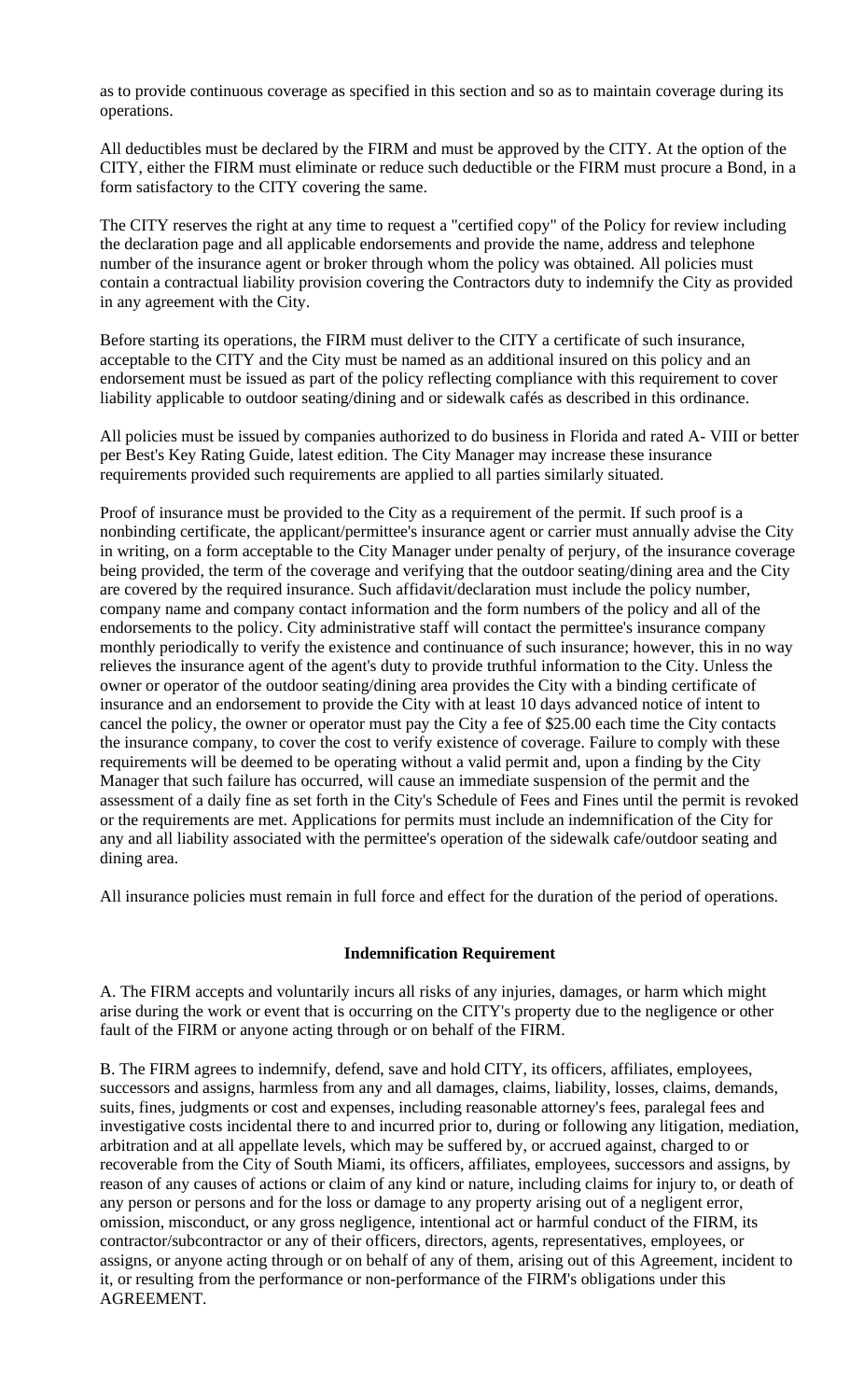C. The FIRM must pay all claims, losses and expenses of any kind or nature whatsoever, in connection therewith, including the expense or loss of the CITY and/or its affected officers, affiliates, employees, successors and assigns, including their attorney's fees, in the defense of any action in law or equity brought against them and arising from the negligent error, omission, or act of the FIRM, its Sub-Contractor or any of their agents, representatives, employees, or assigns, and/or arising out of, or incident to, this Agreement, or incident to or resulting from the performance or non-performance of the FIRM's obligations under this AGREEMENT.

D. The FIRM agrees and recognizes that neither the CITY nor its officers, affiliates, employees, successors and assigns may be held liable or responsible for any claims, including the costs and expenses of defending such claims which may result from or arise out of actions or omissions of the FIRM, its contractor/subcontractor or any of their agents, representatives, employees, or assigns, or anyone acting through or on behalf of the them, and arising out of or concerning the work or event that is occurring on the CITY's property. In reviewing, approving or rejecting any submissions or acts of the FIRM, CITY in no way assumes or shares responsibility or liability for the acts or omissions of the FIRM, its contractor/subcontractor or any of their agents, representatives, employees, or assigns, or anyone acting through or on behalf of them.

E. The FIRM has the duty to provide a defense with an attorney or law firm approved by the City of South Miami, which approval will not be unreasonably withheld.

The undersigned hereby acknowledges receipt of these insurance and indemnification requirements and that the individual or entity who is applying for an outdoor seating permit has agreed to comply with these requirements.

| By:         |  |
|-------------|--|
| Print Name: |  |
| Title:      |  |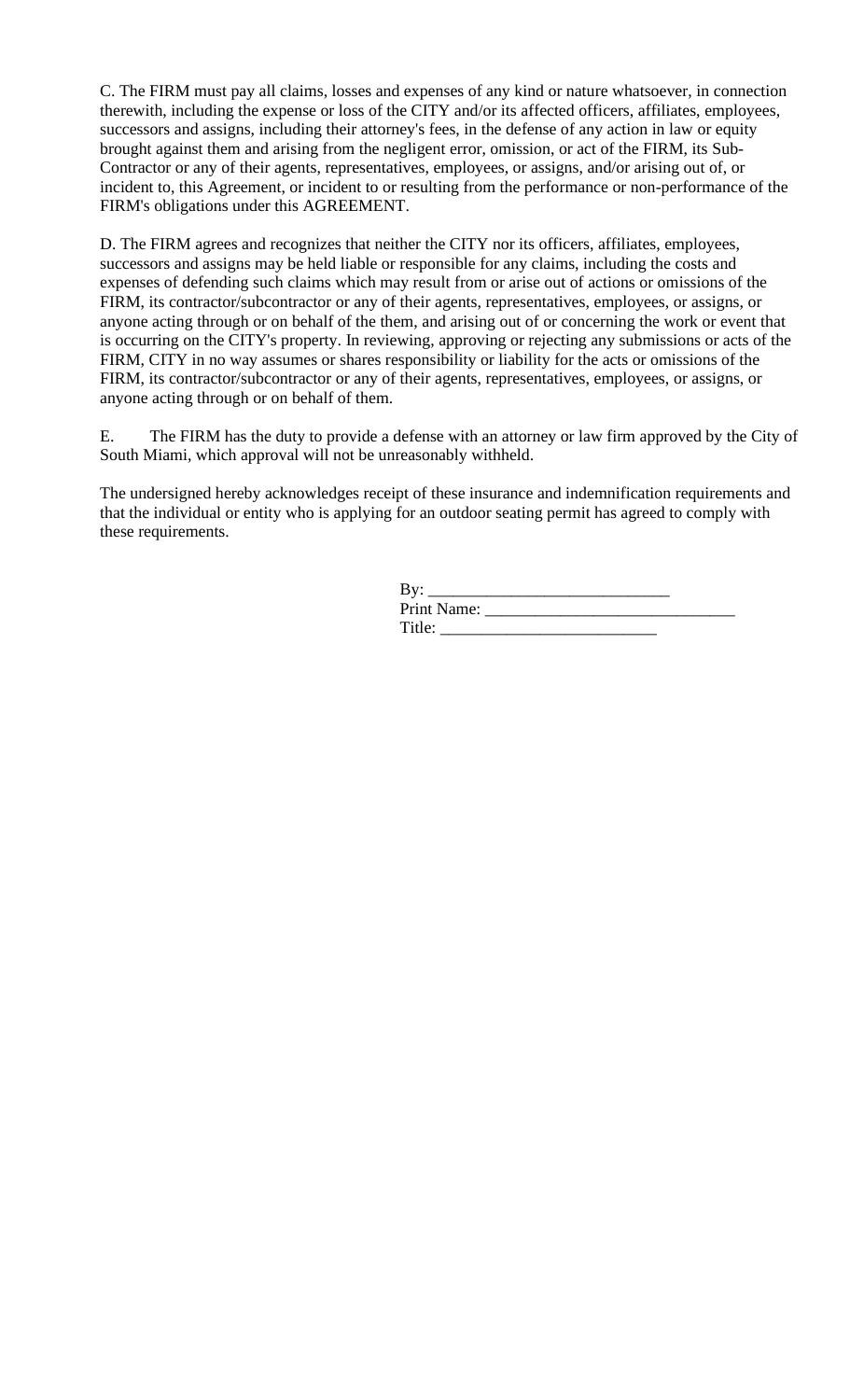

## **CITY OF SOUTH MIAMI** Department of Planning & Zoning 6130 Sunset Drive, South Miami, Florida 33143 Phone: (305) 663-6326 Fax: (305) 668-7356

## **A M P L I F I E D S O U N D A G R E E M E N T**

*Pursuant to the Land Development Code, restaurants who wish to provide outdoor seating/dining uses to their customers must apply for and receive specific approval to provide amplified sound of any kind in the outdoor seating area. In the event the City Manager determines that the amplified sound constitutes a public nuisance, the City Manager will impose additional conditions; in the event of a second offense the manager may revoke the approval authorizing the use of amplified sound. Sound must be kept at a low volume so as to not disturb neighboring businesses, residences, or to be audible in neighboring residential districts. Plans for amplified sound must be submitted with the site plan. Each establishment must sign an agreement to have amplified music. Nothing contained herein may be construed to contradict or modify the provision set forth in the outdoor seating ordinance and the provision of the Land Development Code will take precedence if there is any conflict.*

|                                                 | , a representative of                    | agree to the conditions                    |                                                                                                                            |
|-------------------------------------------------|------------------------------------------|--------------------------------------------|----------------------------------------------------------------------------------------------------------------------------|
| above.                                          |                                          |                                            | of the amplified sound provision in the Land Development Code, currently at Section 20-3.3(E) (12), as generally set forth |
| Name of Restaurant                              |                                          | <b>Address of Restaurant</b>               |                                                                                                                            |
| Restaurant Representative's Signature           |                                          | Date                                       |                                                                                                                            |
| $\Box$ APPROVED                                 | <b>RECOMMENDATION OF DEPARTMENT HEAD</b> | $\Box$ APPROVED AS REVISED/WITH CONDITIONS | $\Box$ DISAPPROVED                                                                                                         |
| <b>Planning and Zoning Director's Signature</b> |                                          | Date                                       |                                                                                                                            |
| $\Box$ APPROVED                                 |                                          | $\Box$ APPROVED AS REVISED/WITH CONDITIONS | $\Box$ DISAPPROVED                                                                                                         |
| <b>Code Enforcement Director's Signature</b>    | Date                                     |                                            |                                                                                                                            |
| $\Box$ APPROVED                                 |                                          | $\Box$ APPROVED AS REVISED/WITH CONDITIONS | $\Box$ DISAPPROVED                                                                                                         |
| <b>City Manager's Signature</b>                 |                                          | Date                                       |                                                                                                                            |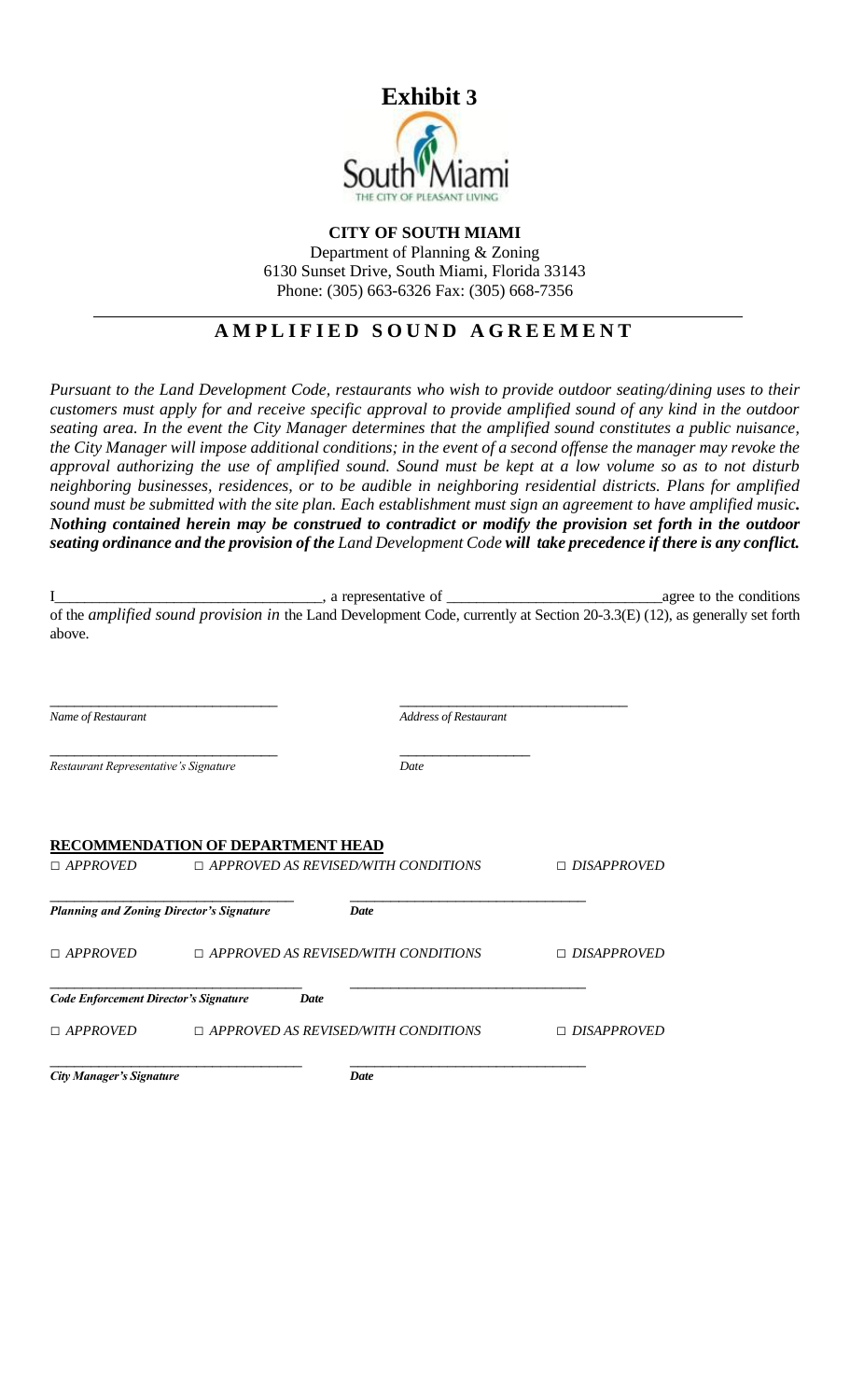# **EXHIBIT 4**

**DESCRIPTION OF PREMISES**

**AND SITE PLAN**